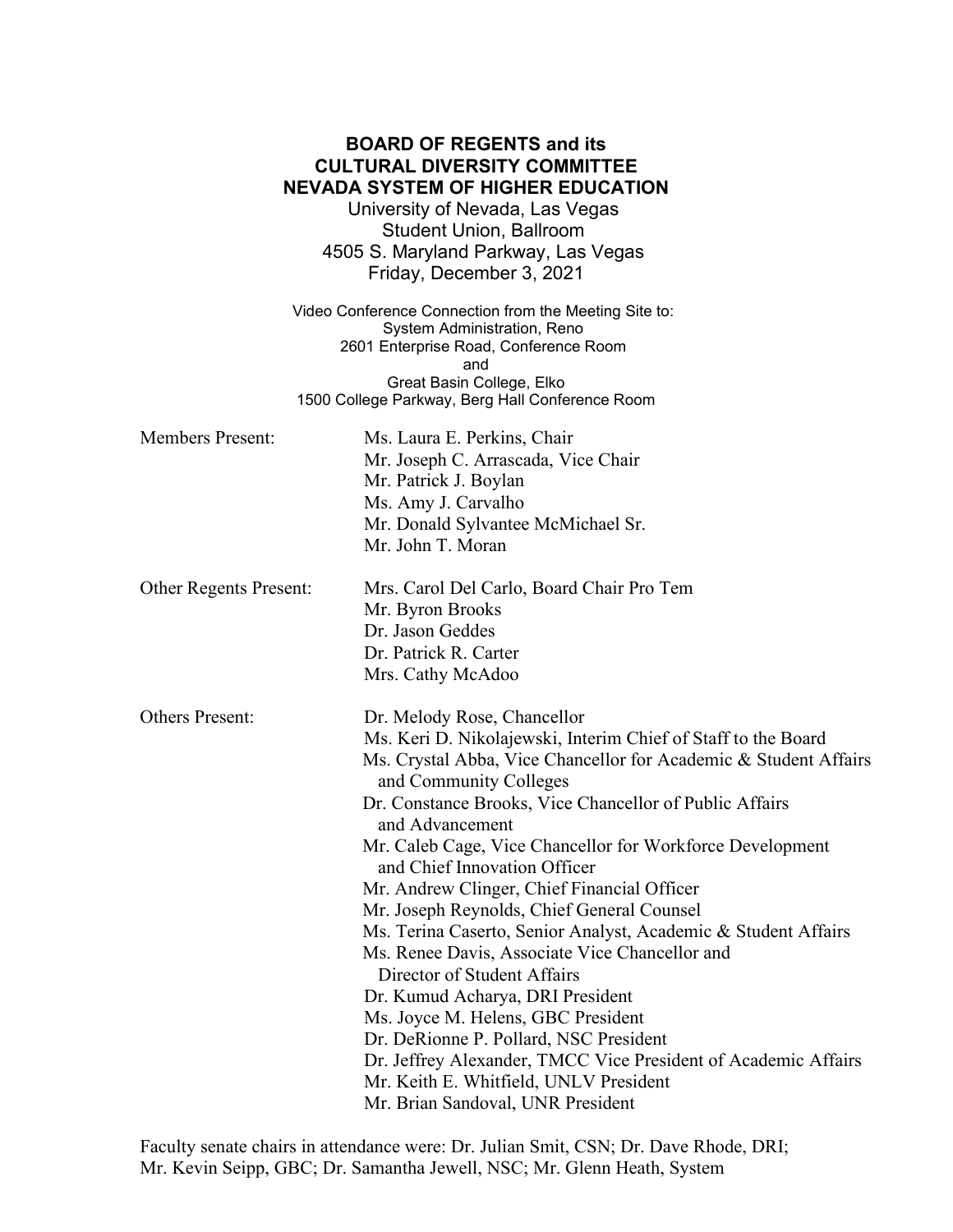Administration; Dr. Virginia Irintcheva, TMCC; Ms. Shannon Sumpter, UNLV; Dr. Amy Pason, UNR; and Mr. Jim Strange, WNC. Student body presidents in attendance were: Mr. Zachary Johnigan, CSN; Mr. Zachary Stamp, GBC; Ms. Lauren Porter, NSC; Ms. Darian Richards, TMCC; Ms. Caren Yap, UNLV-CSUN; Ms. Nicole Thomas, UNLV-GPSA; Mr. Austin Brown, UNR-ASUN; Mr. Matthew Hawn, UNR-GSA; and Ms. Andrea Sanchez De Loza, WNC.

Chair Laura E. Perkins called the meeting to order at 9:32 a.m. with all members present.

- 1. Information Only-Public Comment Special Assistant and Coordinator Winter Lipson read into the record public comment submitted by Sara Quintana involving concerns regarding CTE dual enrollment program initiatives targeting Title I secondary schools with high minority populations.
- 2. Approved-Minutes The Committee recommended approval of the minutes from the June 11, 2021, meeting *(Ref. CD-2 on file in the Board Office)*.

Regent McMichael moved approval of the minutes from the June 11, 2021, meeting. Regent Boylan seconded. Motion carried.

- 3. Information Only-Chair's Report Chair Laura E. Perkins thanked staff for development of the meeting agenda. She introduced the Allyship Presentation and specifically highlighted the accomplishments of presenter Dr. Sondra Cosgrove.
- 4. Information Only-Allyship Presentation Dr. Sondra Cosgrove, History Professor, College of Southern Nevada, and Executive Director, Vote Nevada, conducted a presentation entitled "What is Allyship" *(Ref. CD-4 on file in the Board Office)*.

Dr. Cosgrove provided a report which specifically highlighted the March on Washington, August 28, 1963 and the Letter from the Birmingham Jail, April 16, 1963. She also discussed "built in" discrimination, the opportunity for change, and the need for fairness, opportunity, equity and change.

Chair Perkins, Regent Carvalho, Regent Moran, Board Chair Pro Tem Del Carlo and Dr. Cosgrove addressed and discussed the following topics: the importance of bringing the idea of "allyship" to the center of critical discussions regarding System leadership; scheduling a potential workshop on allyship for the Board; and effective ways to promote allyship.

5. Information Only-NSHE Hispanic Serving Institutions (HSI) Taskforce – Clarissa M. Cota, J.D., Vice President, North Las Vegas Campus, College of Southern Nevada and Chair of the NSHE HSI Taskforce, conducted a presentation entitled "NSHE HSI Taskforce Institutional Data Overview" regarding the role of the NSHE HSI Taskforce, the requirements and benefits of NSHE's institutions obtaining and maintaining status and federal funding as an HSI, and the activities and goals of the HSI Taskforce *(Ref. CD-5 on file in the Board Office)*.

Vice President Cota's presentation included: what is a Hispanic Serving Institution (HSI); the NSHE HSI Taskforce; benefits of a unified statewide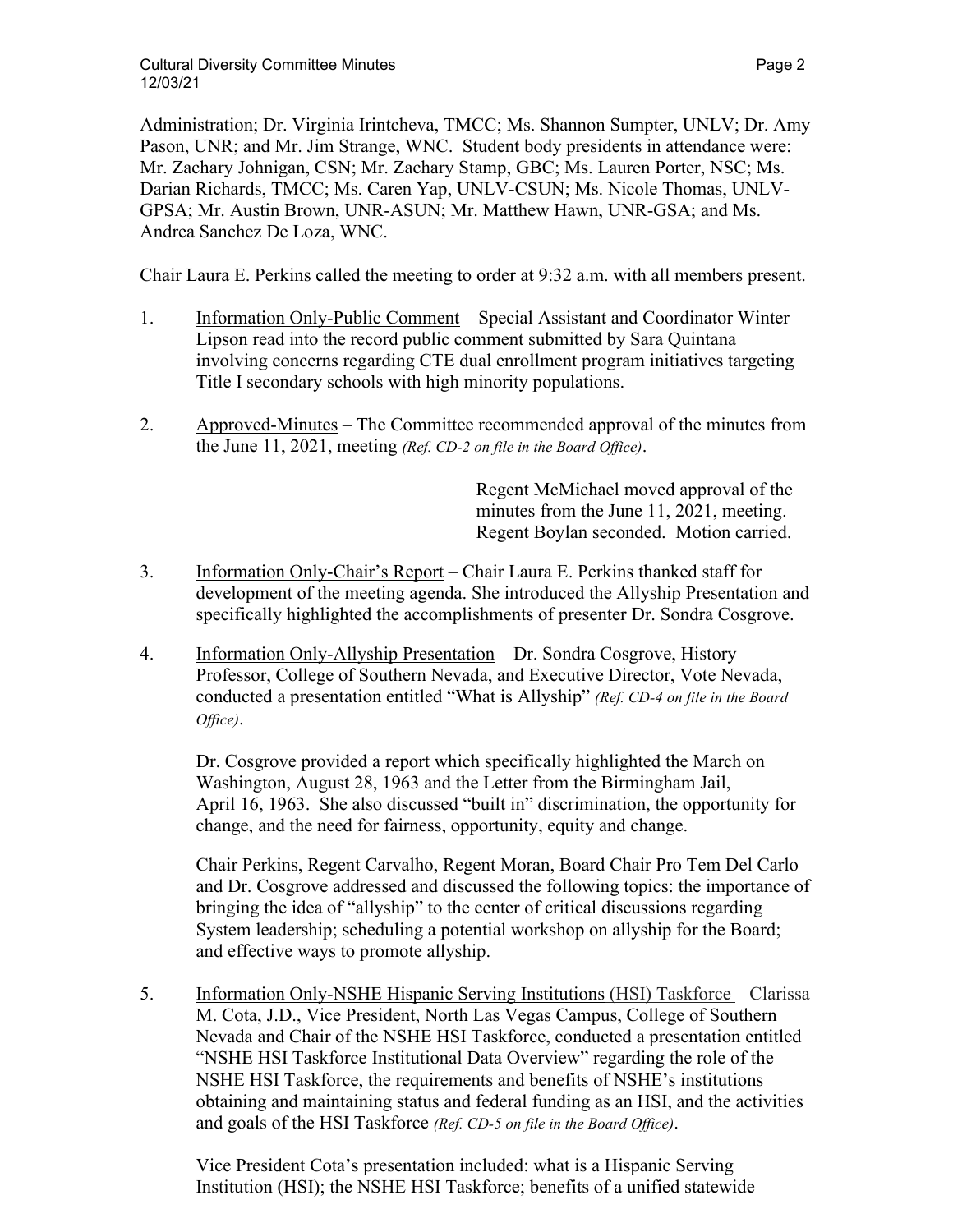## 5. Information Only-NSHE Hispanic Serving Institutions (HSI) Taskforce – *(continued)*

taskforce; NSHE HSI Taskforce membership; Nevada college continuation rate; Nevada's recent milestones; CSN HSI highlights; GBC is close to becoming an HSI; NSC was the first institution to receive a Title V designation in 2015; TMCC has a 34 percent Latinx student enrollment and an active HSI taskforce; UNLV has a 30 percent Hispanic population and an active HSI/MSI taskforce and undocumented student program; UNR has a 23.5 percent Hispanic population and is actively working on creating the strategic plan process for the HSI designation; WNC's HSI milestones and partnerships; and the NSHE HSI Taskforce's goals and priorities.

Regent Carter, Dr. Melody Rose, Chancellor, Vice Chancellor of Public Affairs and Advancement Dr. Constance Brooks, and Vice President Cota discussed the following topics: attendance at the most recent HACU (Hispanic Association of Colleges and Universities) conference; grant writing and the capacity to provide pre- and post-award support; and a recent meeting with federal lobbyists to discuss federal pursuits for funding.

6. Approved-Bylaw and *Handbook* Revisions, Name and Duties of the Cultural Diversity Committee – The Committee recommended approval of an amendment to Title 1, Article VI, Section 3, Subsection (d) of the Bylaws to rename the Cultural Diversity Committee as the Inclusion, Diversity, Equity and Access (IDEA) Committee, and to update the duties of the Committee to incorporate and define the principles of inclusion, diversity, equity and access for students, staff and faculty.

The Committee recommended approval of amendments to change references of the Cultural Diversity Committee to the IDEA Committee in the following other sections of the *Board of Regents Handbook*: Title 4, Chapter 8, Section 5 entitled "NSHE Equity, Diversity, and Inclusion Council" and Title 4, Chapter 10, Section 2 entitled "Supplier Diversity Spending and Inclusion Policy."

The Committee also recommended approval of relevant updates to the name and mission of the NSHE Equity, Diversity, and Inclusion Council (EDIC) to the NSHE Inclusion, Diversity, Equity and Access Council (IDEA Council) in Title 4, Chapter 8, Section 5 *(Ref. CD-6 on file in the Board Office)*.

Chair Perkins provided a brief overview of the proposals.

Regent Moran moved approval of the proposed *Handbook* revisions. Vice Chair Arrascada seconded.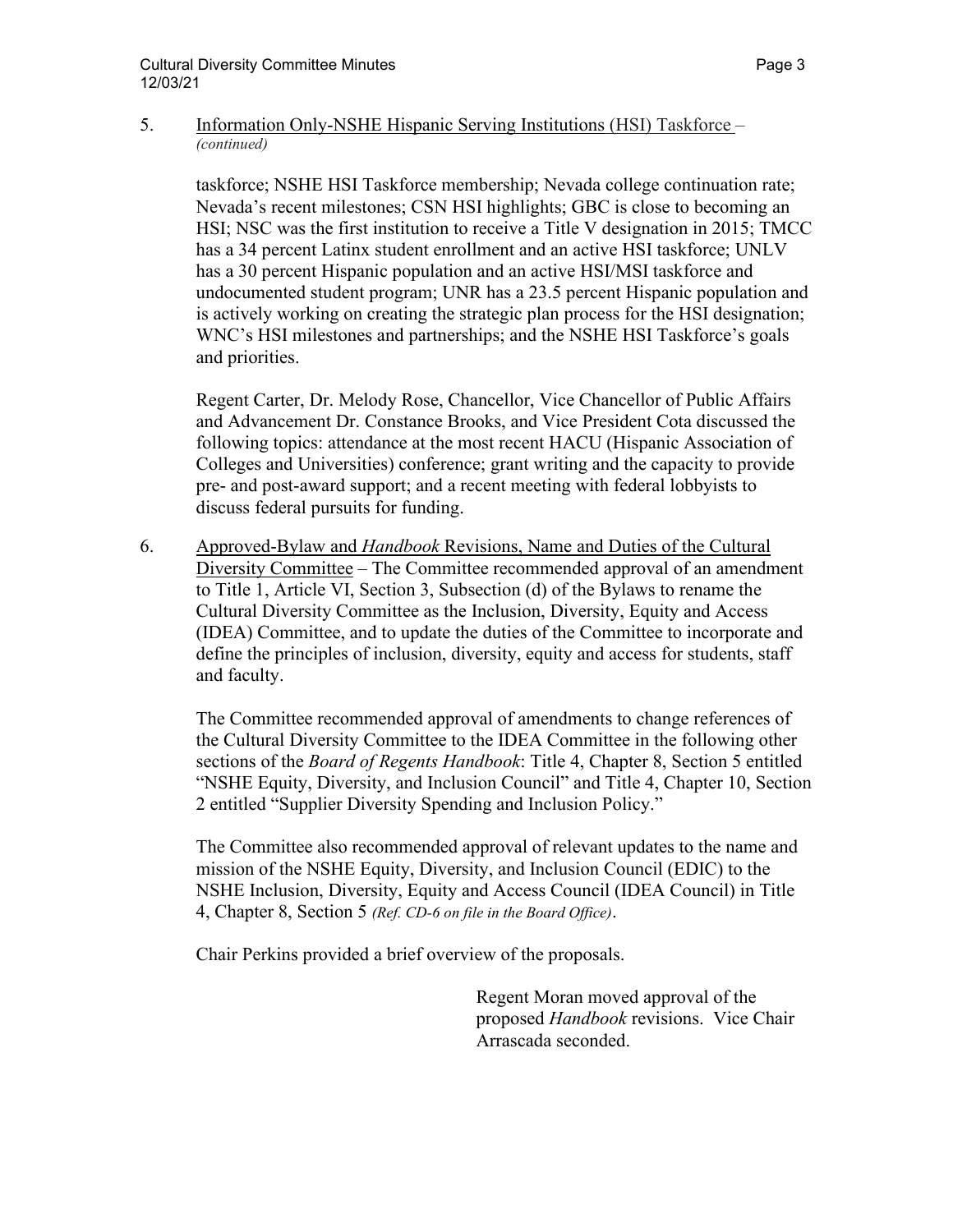## 6. Approved-Bylaw and *Handbook* Revisions, Name and Duties of the Cultural Diversity Committee – *(continued)*

Regent Carvalho requested that any EDIC members present share input they may have regarding the *Handbook* revisions. Dr. Amy Pason, UNR Faculty Senate Chair, and Mr. Jose Melendrez, EDIC Chair and UNLV Executive Director of Community Partnerships, shared their support for the policy changes.

Motion carried.

7. Approved-NSHE Land Acknowledgement – The Committee recommended approval of proposed language for an NSHE-wide Land Acknowledgment to be included in formal communications of NSHE and the Board of Regents, and NSHE's official activities, including, without limitation, Board meetings and events sponsored by NSHE.

 A land acknowledgement recognizes and respects the relationship that exists between Indigenous Peoples and their ancestral and contemporary territories. Additionally, land acknowledgements provide us with the opportunity to explore the impacts of colonization and systems of oppression on Indigenous Peoples. Land acknowledgements do not exist in a historical context or past tense. It is vital to understand the long-standing history that brought us to reside on the land, and to seek to understand our place within that history. Colonialism is a current, ongoing process, and we need to build our mindfulness and understanding of our present participation *(Ref. CD-7 on file in the Board Office)*.

Executive Director Melendrez provided opening remarks and introduced Dr. Natalie O'Neal, Advisory Council to the Nevada Minority Health and Equity Coalition, and a member of the Native American Steering Committee.

Dr. O'Neal's presentation included land recognition and the steps one can take to create visibility and space for Indigenous people – research, personal connections, current issues and so forth. She presented the proposed language for the Land Acknowledgement statement to the Board.

> Regent Moran moved approval of the proposed language for an NSHE-wide Land Acknowledgement. Vice Chair Arrascada seconded.

Ms. Yvonne Nevarez-Goodson, Deputy General Counsel, clarified that the motion is for the proposed Land Acknowledgement to be used at Board meetings and published on the NSHE website.

Motion carried.

8. Information Only-NSHE Summit Highlights: Southern Nevada Diversity Summit, Student Leadership Summit and UNLV Minority Serving Institution (MSI) Student Success Summit – Constance J. Brooks, Ph.D., Vice Chancellor of Public